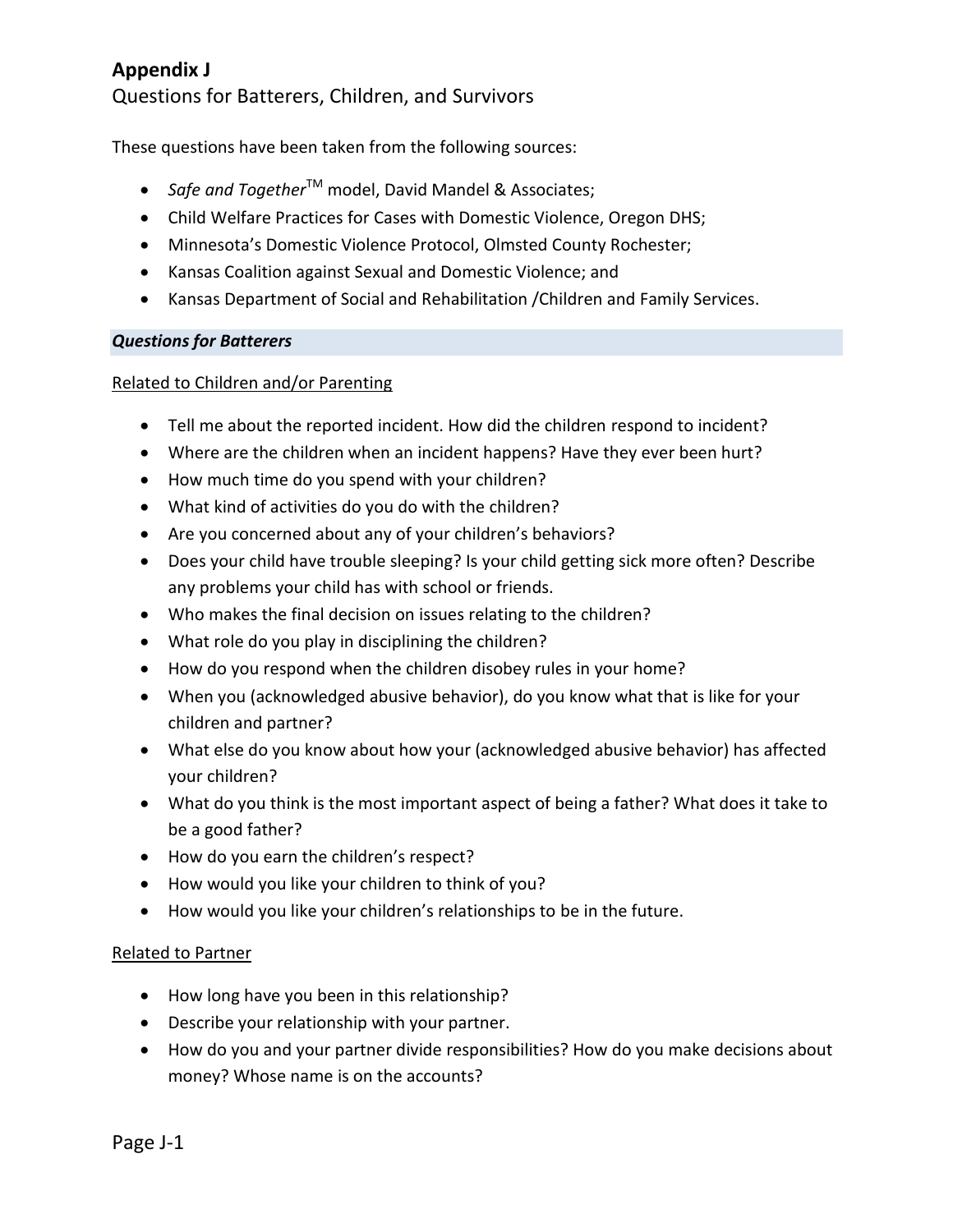Questions for Batterers, Children, and Survivors

- What does your partner do during the day? Do you monitor your partner's cell phone calls and/or texts?
- What goes well in the relationship? What do you disagree about?
- Do you and your partner have conflicts? About what?
- What happens when you have conflicts or strong disagreements?
- Do you call your partner names, insult, or scream at your partner?
- All couples experience conflict about children. What types of things do you argue or disagree about? How do you react when you and your partner disagree?
- How do you demonstrate through your actions that you support your partner's parenting?
- What are your hopes in regard to your relationship with your partner?
- What do you do when you feel angry, jealous, or possessive of your partner?
- Does your partner seem afraid of you? In what ways?
- Has your partner ever been hurt during an argument?
- Tell me about the worst incident that has happened.
- What are some things you like about your partner and family, or some things that they are doing well?
- What are some things you don't like or wish were different?
- What kinds of things do you expect from your partner? Your children?
- Have there been any incidents recently where you and your partner had a major disagreement or fight? Can you tell me what happened that time?

### Related to Self

- On a scale of 1 (least safe) to 10 (safest), how safe do you feel in your family? How safe do you think your partner feels? Your children?
- What do you do when you don't get your way?
- Have you ever been so angry that you wanted to hurt someone?
- Have you ever forcefully touched anyone in your family? In what way?
- Have you ever been told anger or violence is a problem for you? By whom?
- Would you describe yourself as being jealous or having a temper?
- What do you believe is the most negative consequence of your abusive behavior?
- How does your violent and abusive behavior impact you?
- Can you identify when you might become violent? Do you know your warning cues?
- What has helped you avoid violence in the past? Are those things available to you today?
- Have you ever been involved with the police or court?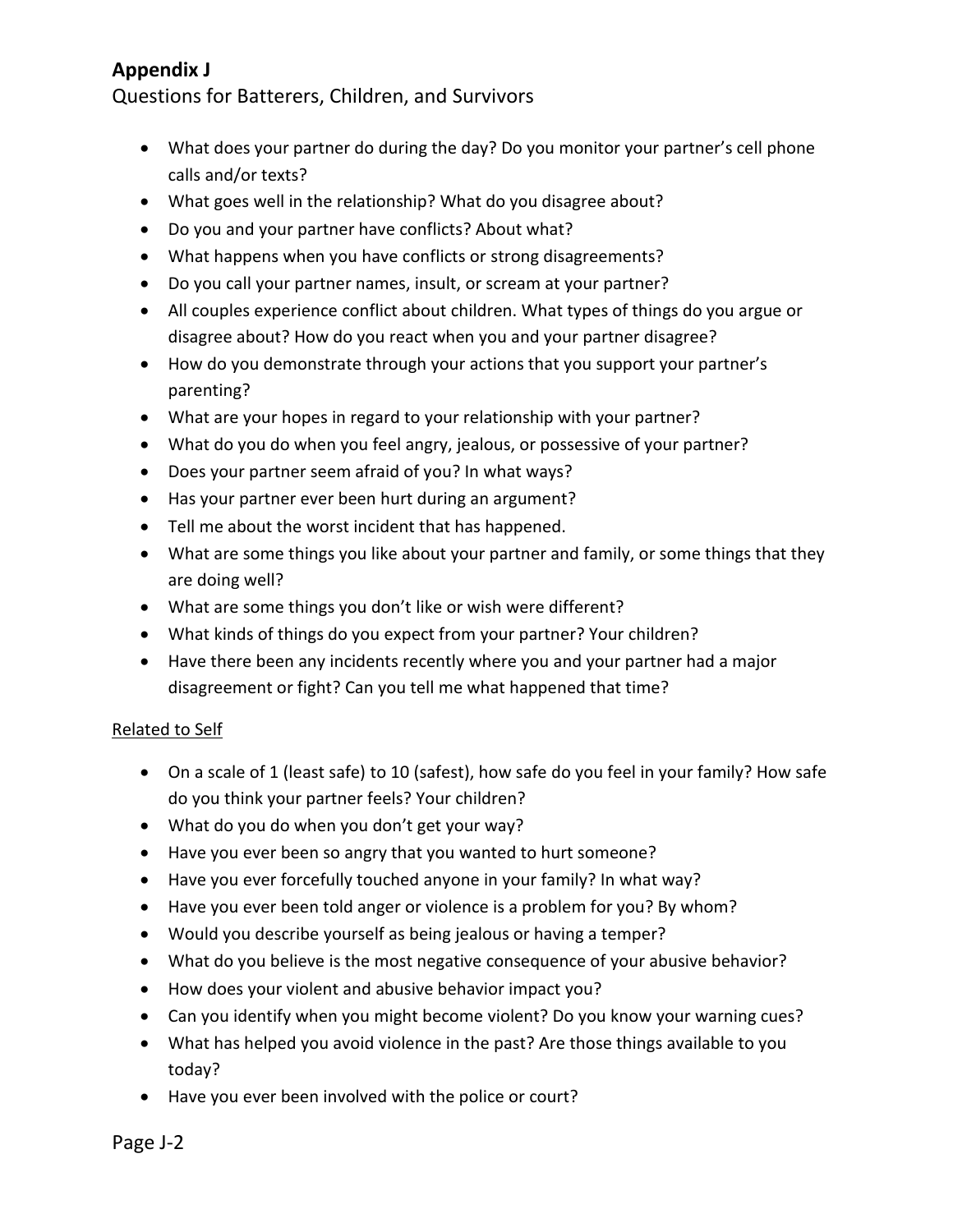Questions for Batterers, Children, and Survivors

- Are you currently on probation, on parole, or have an open case in court?
- Have you ever been referred to anger management or domestic violence counseling?
- Will you take steps to get rid of weapons/get into substance abuse treatment/ engage in domestic violence counseling?
- Are you willing to move out? Do you have someone you can stay with?
- If you move out or your partner leaves, will you be able to stay away for a period of time? Can you support your children financially?
- What else are you willing to do to create a safe and healthy environment for your children?
- What have you done to stop your violence? Have you asked anyone for help? What happened?
- If the adult partner is aware of or clearly acknowledges the abuse or violence, or has been in counseling or treatment for it before, you may ask about more recent events.

### *Questions for Children*

Be careful to avoid leading questions when possible. Discuss the pros and cons of asking specific questions (e.g., "Has anyone ever pulled out or used a gun or a knife?") versus more openended ones (e.g., "Tell me how your dad hits your mom.").

### Related to Home

- Who lives or stays in your home (including pets)? Who visits?
- What things do you do with mom/dad? What's your favorite thing about mom/dad? Is there anything about your mom/dad that makes you sad, scared, or worried?
- What are the rules in your house? Are there any specific rules just for your mom/dad?

### Related to Disclosed or Suspected DV

- What happens when your parents (mom and dad; mom and example the adults) fight? Does anyone yell? Does anyone hit, shove, or push? Does anyone throw things or break things? Has anyone ever pulled out or used a gun or knife?
- How often does this happen? Once a week? Once a month?
- Tell me about the last time something like this happened. When was it? Where were you? What happened?
- Has anyone gotten hurt or injured? Is your (non-offending) parent afraid? How do your parents act after this happens?
- Have you ever seen the police or anyone come over because of their fights?
- Have you seen injuries like cuts, scrapes, or bruises on them?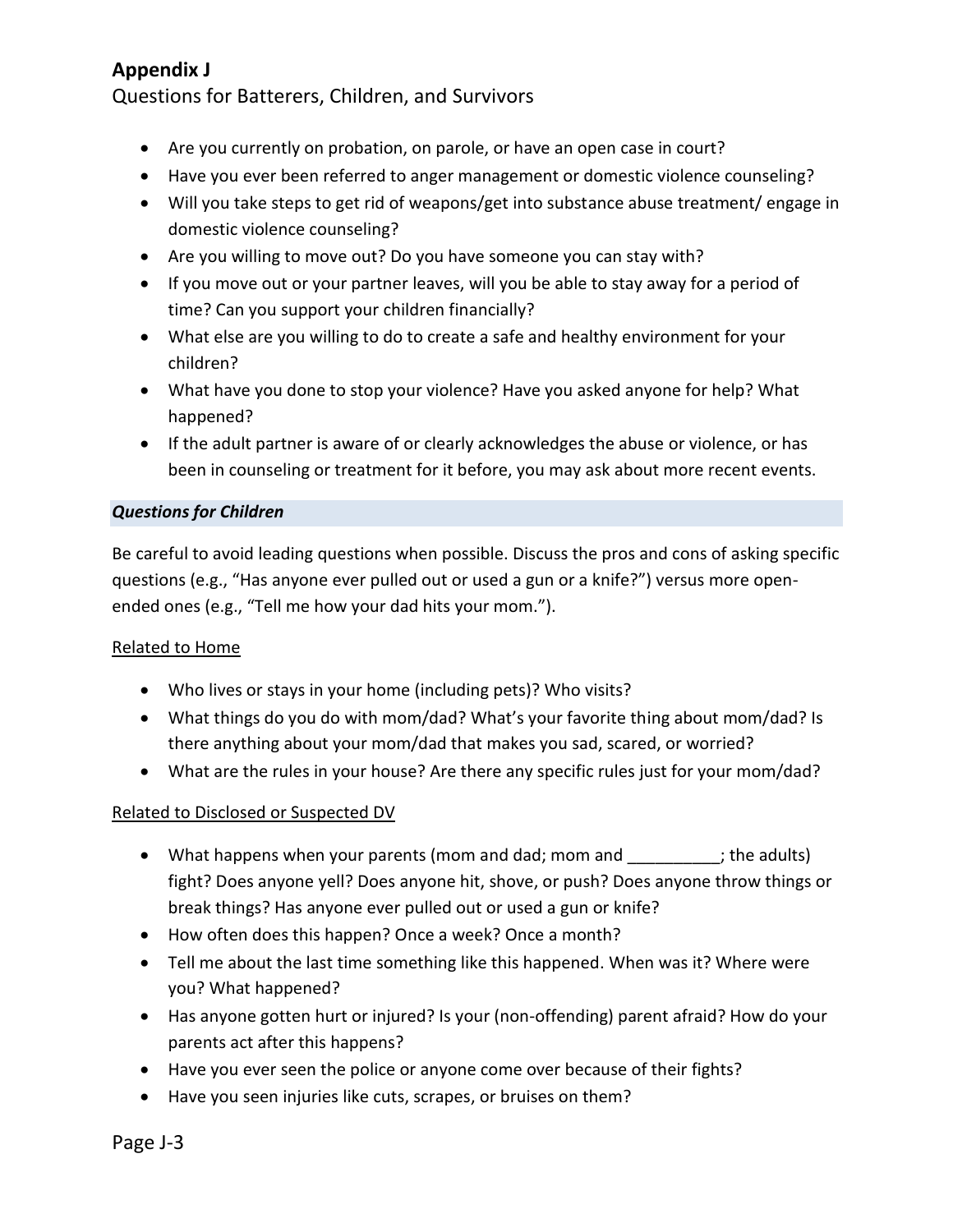Questions for Batterers, Children, and Survivors

- Have you seen things around the house broken or damaged?
- What do you, your brother, or your sisters do when this is going on?
- Are you ever afraid when this happens? What frightens you the most?
- Have you ever been hurt by (batterer's behavior)? Can you tell me about it?
- How do you feel when this happens? After it happens?
- Do you talk to anyone about what happens? Who?
- Where do you feel safe? At home? At school?
- Have you ever felt like hurting yourself or someone else?
- Have you ever hurt yourself? Hurt other people? Hurt pets or animals?
- Where do you go when (batterer, behavior)? What do you do?
- Have you tried to stop (batterer, behavior)? What did you try to do? What happened?
- In an emergency for your parent or yourself, like if you were really scared or someone was hurt, what would you do? Who would you call? Have you ever called for help? What happened?
- Have you ever left the house when (batterer, behavior)? What did you do? Where did you go?
- Has anyone needed to go to the doctor after (batterer, behavior)?
- Do the adults use guns or knives? Do you know where the gun is?
- Has anyone ever threatened to hurt someone? What did they say?

#### Related to General Safety

- What/who makes you feel safe?
- What would you like to see happen?
- If you could have three wishes, what would they be? (Look for normal developmental wishes. Responses related to the violence, such as "I want mom/dad to stop hitting mom/dad" would be concerning.)

### *Questions for Survivors/Non-Offending Parents*

#### Related to Children

- Have your children ever seen or heard your partner act in a violent or abusive way towards you?
- Have your children ever seen the aftermath of partner's violence and abuse?
- Have the kids ever been hurt, either on purpose or accidentally, as a result of your partner's behavior? How do your children react?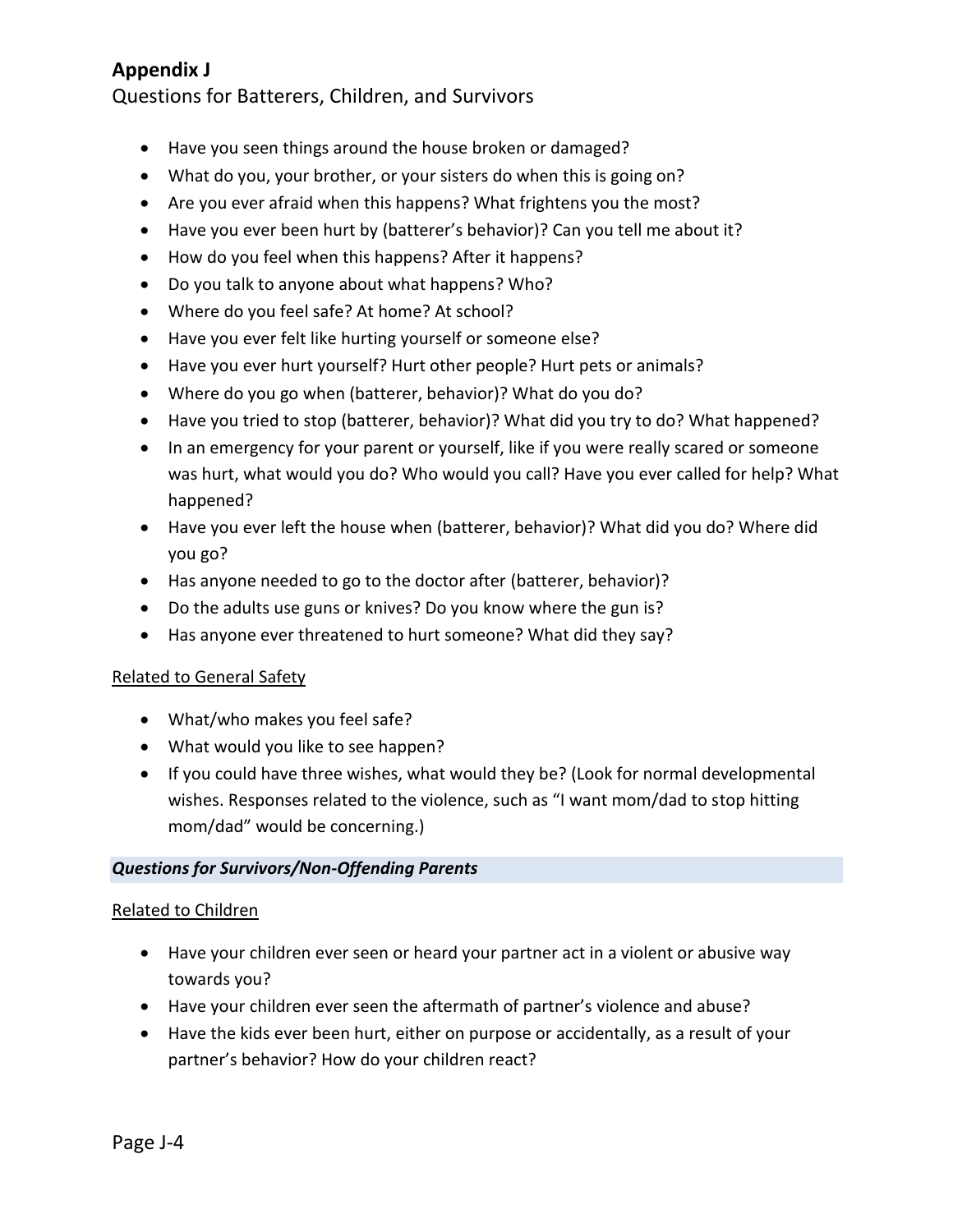Questions for Batterers, Children, and Survivors

- Has your partner ever interfered with your efforts to care for the children? When your children are scared or upset, are you allowed to comfort them?
- Are the children displaying any problems or difficulties that you think are related to their exposure to your partner's violent or abusive behavior?
- How are your children doing in school? With friends?
- How do your children treat you?
- Have your children ever indicated they were scared or worried for you?
- What do you do day to day to reduce the negative impact of the abuse on the children?

### Related to Partner's Parenting

- How much time does your partner spend around the children? How does your partner participate with the children?
- Do you have any concerns about your partner's behavior with the children when you are around?
- All couples experience conflict about children at times. Related to the children, what sorts of things do you argue or disagree about?
- What makes the final decision on issues relating to the children?
- Does your partner support the way you handle the children?

### Related to Partner's Patterns

- On a scale of 1 (least safe) to 10 (safest), how safe do you feel?
- In what ways is your partner controlling? Has your partner ever prevented you from going to the following activities: parent-teacher conferences, doctor's appointments, family functions? Is your partner jealous?
- How often do you spend time with family and friends in supportive activities? Have you ever been prevented from spending time with them?
- Does your partner ever monitor your activities? Your phone calls?
- Does your partner ever call you names, insult you, or scream at you? If so, what specific names has your partner called you?
- How are family finances handled? How do you feel about that?
- How are the household responsibilities divided? How do you feel about that?
- Has your partner ever hurt you, accidentally or on purpose? In what ways?
- Do you feel safe? Have there been times when you didn't feel safe?
- Have you ever felt afraid of your partner? Give an example. Are you currently afraid of your partner?
- Has your partner destroyed property?